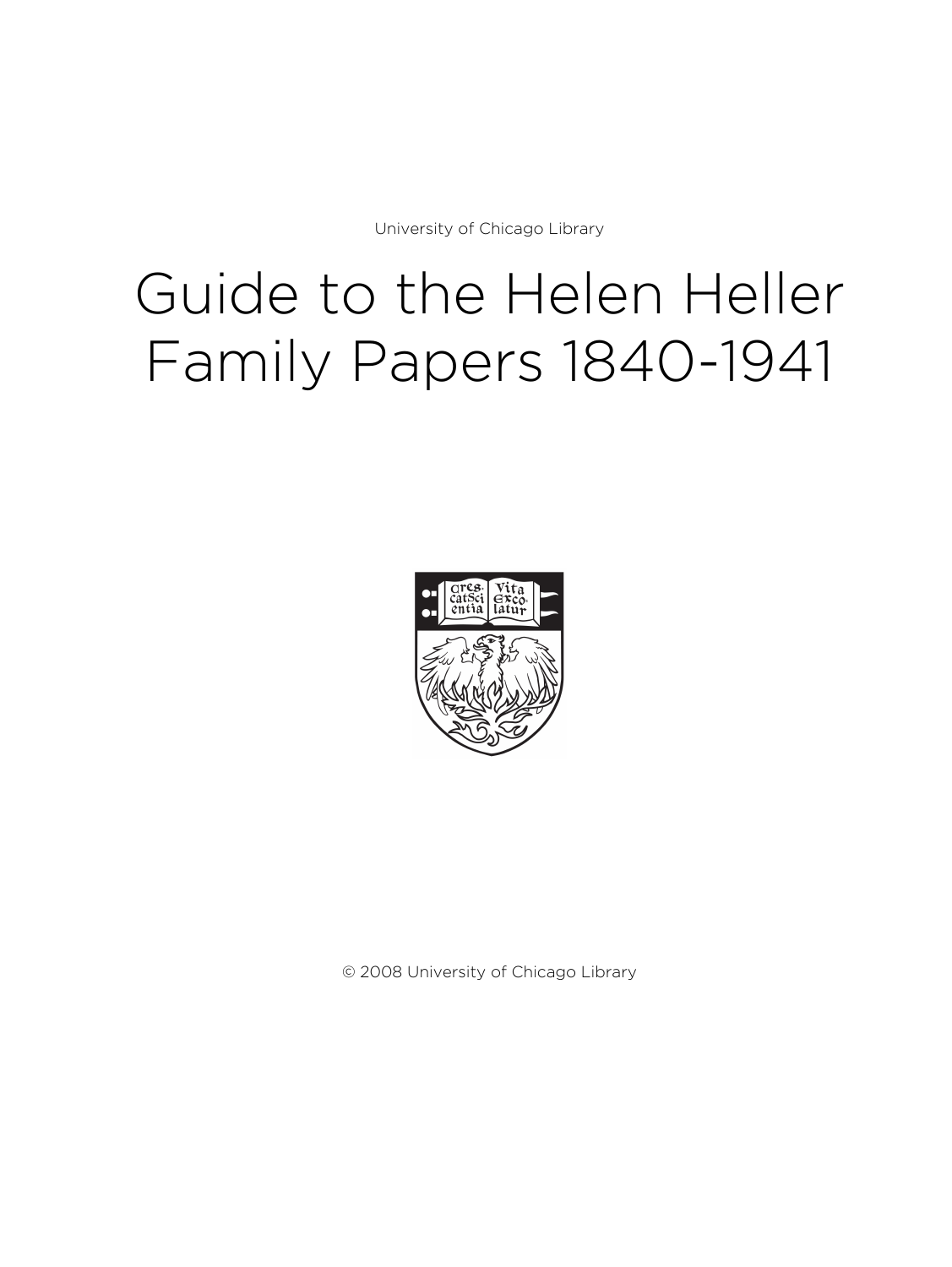# **Table of Contents**

| Descriptive Summary                                           | 3 |
|---------------------------------------------------------------|---|
| Information on Use                                            | 3 |
| Access                                                        |   |
| Citation                                                      | 3 |
| <b>Biographical Note</b>                                      | 3 |
| Scope Note                                                    | 3 |
| <b>Related Resources</b>                                      | 4 |
| Subject Headings                                              | 4 |
| <b>INVENTORY</b>                                              | 4 |
| Series I: Printed Material, Germany and Austria, 1848         | 4 |
| Series II: Family Documents and Papers                        | 4 |
| Series III: Bertha Rudolph Correspondence                     |   |
| Series IV: Wetzler Family Correspondence and Printed Ephemera | 6 |
|                                                               |   |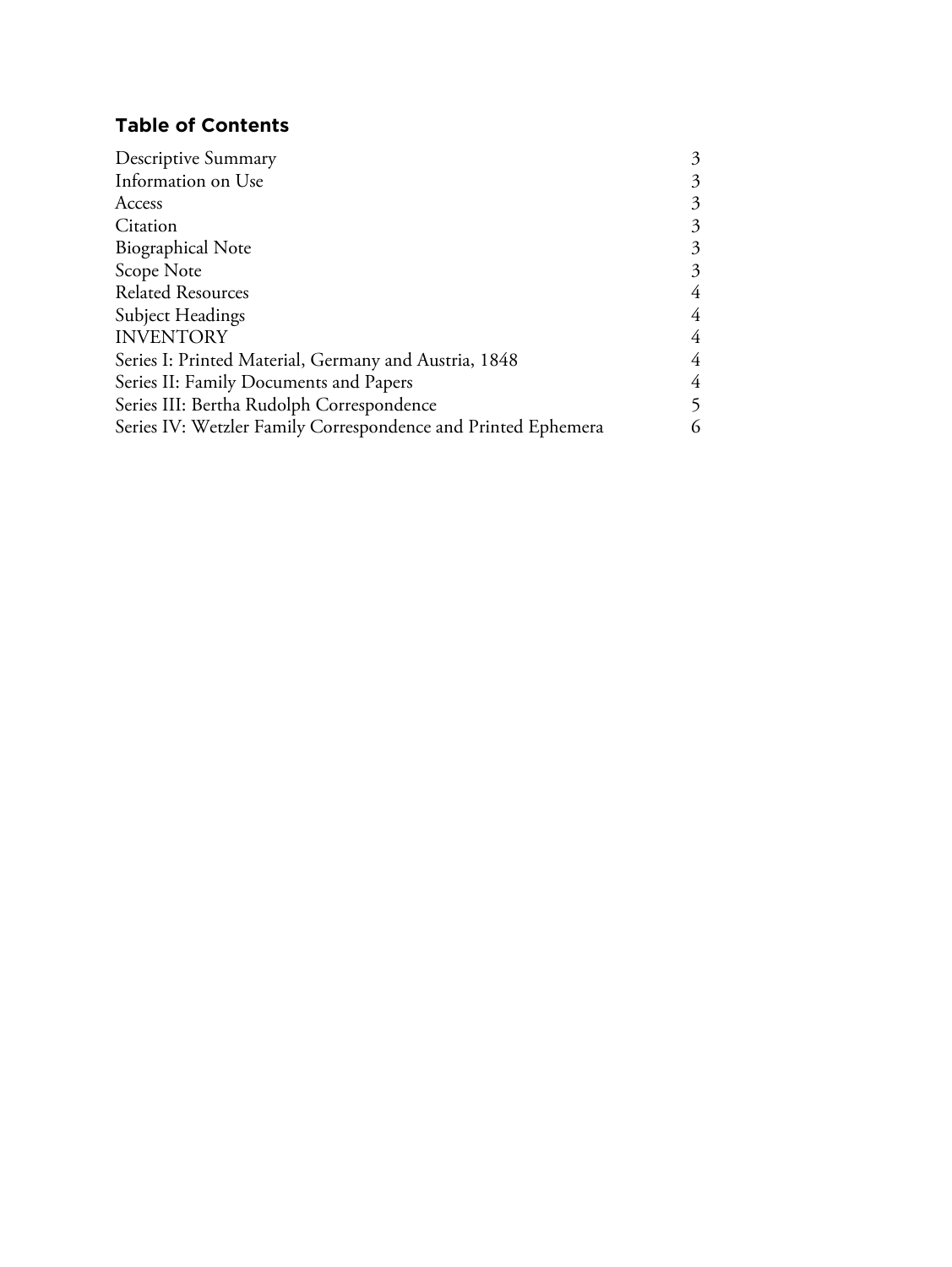# **Descriptive Summary**

| <b>Identifier</b> | <b>ICU.SPCL.HELLERFAMILY</b>                                                                                                                                                                                                    |
|-------------------|---------------------------------------------------------------------------------------------------------------------------------------------------------------------------------------------------------------------------------|
| <b>Title</b>      | Heller, Helen Family. Papers                                                                                                                                                                                                    |
| Date              | 1840-1941                                                                                                                                                                                                                       |
| <b>Size</b>       | 0.5 linear feet (1 box)                                                                                                                                                                                                         |
| <b>Repository</b> | Special Collections Research Center<br>University of Chicago Library<br>1100 East 57th Street<br>Chicago, Illinois 60637 U.S.A.                                                                                                 |
| <b>Abstract</b>   | The Helen Heller Family Papers document experiences of the Rudolph and<br>Wetlzer families after immigration to the United States. The papers also<br>included printed documents from the 1848 revolution in the German states. |

# **Information on Use**

# **Access**

The collection is open for research.

# **Citation**

When quoting material from this collection, the preferred citation is: Heller, Helen Family. Papers, [Box #, Folder #], Special Collections Research Center, University of Chicago Library

# **Biographical Note**

The family of Helen Rudolph Heller immigrated to the United States in the nineteenth century. Heller herself trained as a classical pianist and was married to Albert Heller, whose family founded B. Heller and Company in Chicago.

# **Scope Note**

The Helen Heller Family Papers include correspondence, printed matter, mementos, and legal documents of the Rudolph and Wetzler families dating from the 1840s to 1940s. Series I contains proclamations, broadsides, and other printed material pertaining to the 1848 revolutions in the German states; most of these documents were printed in Vienna. Series II contains general family correspondence and papers dating from 1840 to 1893, including letters between various family members in Europe and the United States, the 1853 marriage certificate of Joseph Rudolph and Charlotte Wetzler, Joseph Rudolph's will, and an 1865 German language account of the assassination of Abraham Lincoln. Series III contains letters to and from Bertha Rudoplh dating from the early 20th century. Series IV contains correspondence and other documents of the Wetlzer family dating from 1883 to 1921, including programs and publicity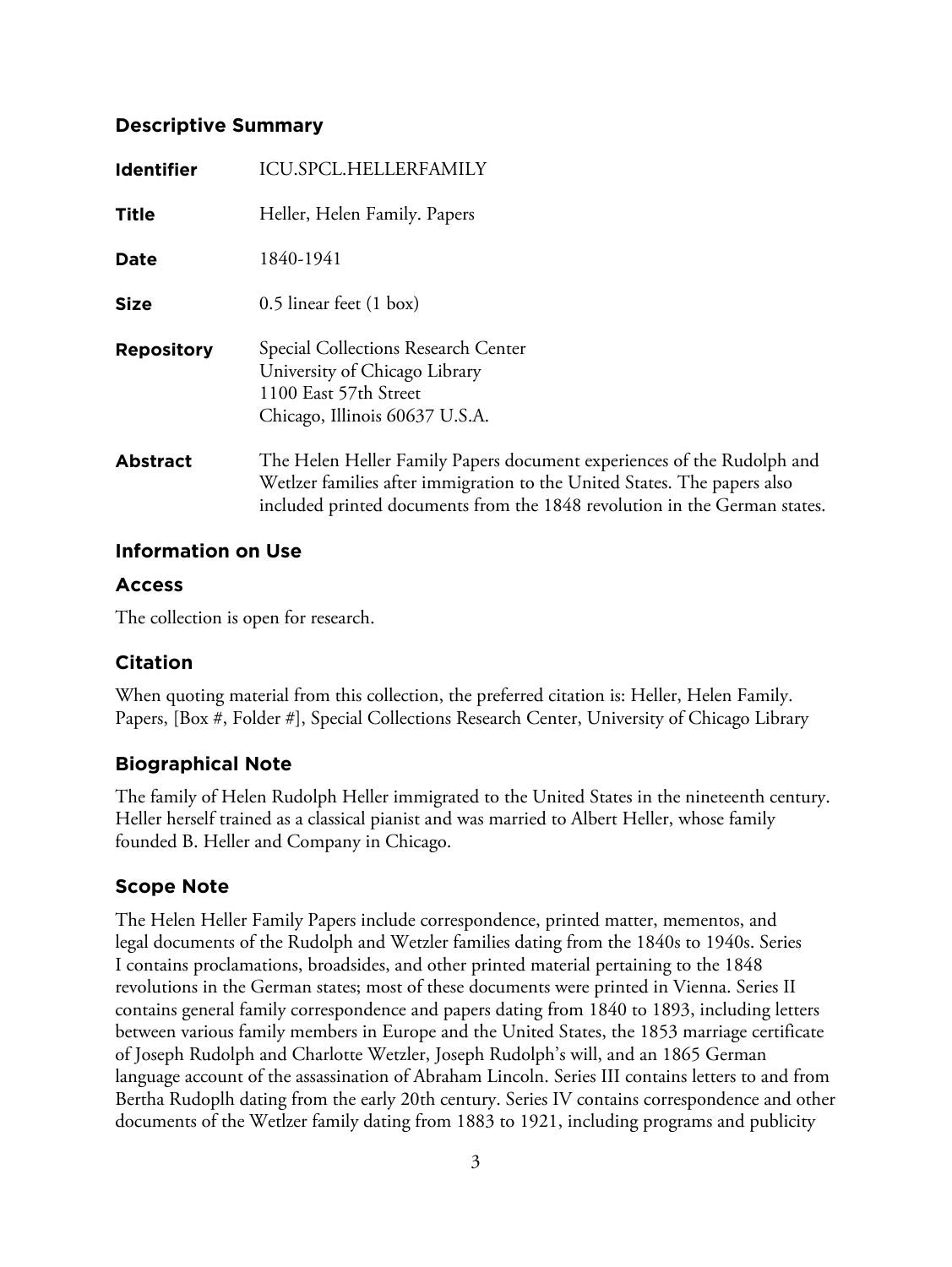for concerts given by members of the Wetzler family. Also included is correspondence pertaining to musical compositions by Herman Wetzler, as well as an 1890 photograph of Minna Wetzler.

#### **Related Resources**

The following related resources are located in the Department of Special Collections:

http://www.lib.uchicago.edu/e/spcl/select.html

#### **Subject Headings**

- Heller, Helen
- Gabrilowitsch, Ossip, 1878-1936
- Immigrants -- America -- History
- Austria -- History
- Austria -- Emigration and immigration
- Europe -- History -- 1848-1849

#### **INVENTORY**

#### **Series I: Printed Material, Germany and Austria, 1848**

**Box 1 Folder 1** Proclamations, March, April **Box 1 Folder 2** Proclamations, March, May **Box 1 Folder 3** Broadsides, May **Box 1 Folder 4** Speech, March 30 **Box 1 Folder 5** Narrative, April 6-20 **Box 1 Folder 6** Report, April 27 **Box 1 Folder 7** Newspaper for the Vienna National Guard, June 1 **Box 1 Folder 8** Petition to Ferdinand I, March 15-16

#### **Series II: Family Documents and Papers**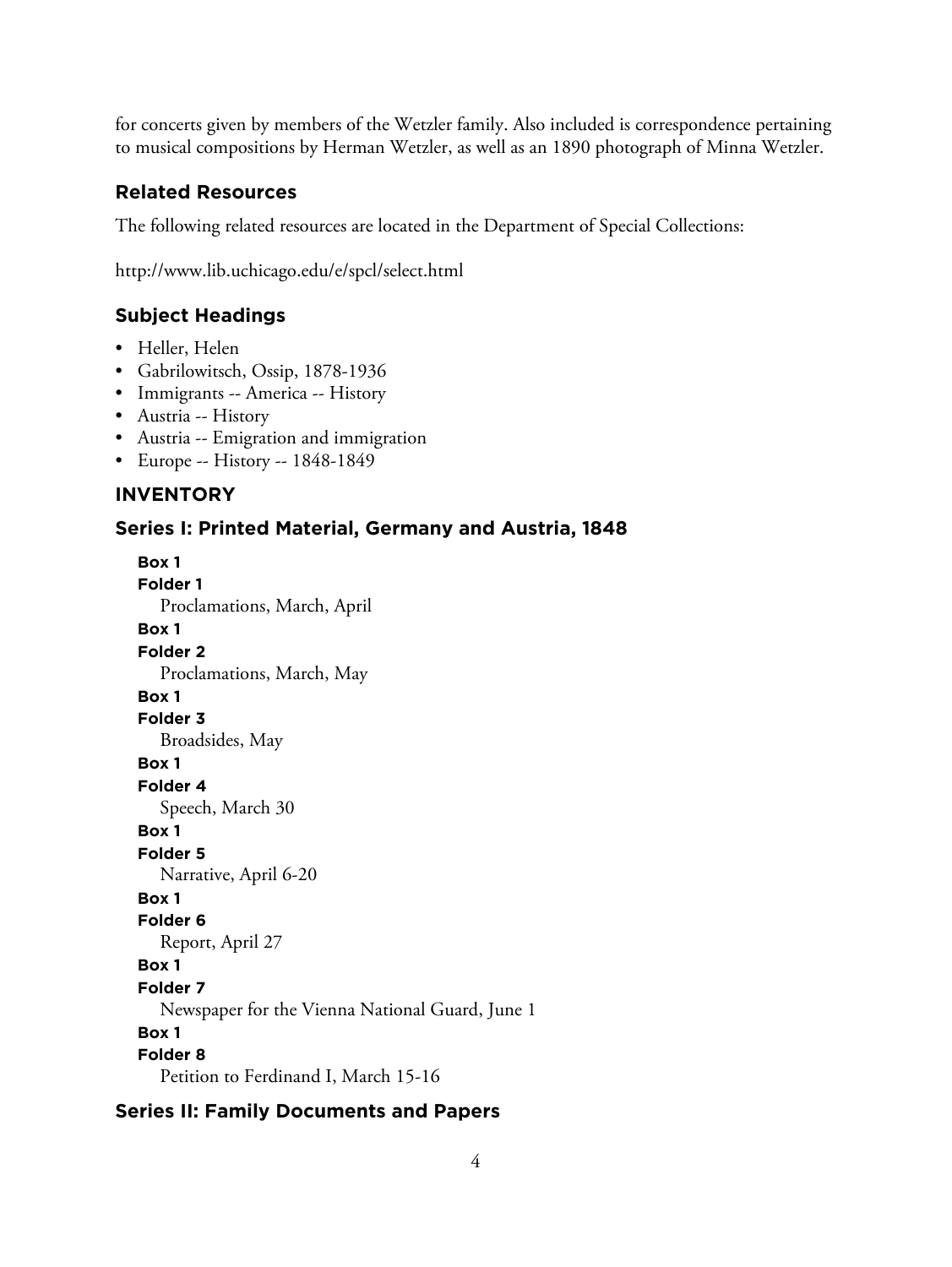#### **Box 1**

#### **Folder 9**

Correspondence

- Anton Rudolph to Bertha Rudolph, 1840
- No signature; to parents, n.d.
- "Old ones" to "Dear ones," 1893
- "The old ones" to "Dear little children," 1894
- Karl Rudolph to "Dear grandparents," 1862
- Charles Wetzler to Joseph Rudolf, 1862
- Xaveria Erler and Paul Erler to "Very dear sir," n.d.

#### **Box 1**

# **Folder 10**

Correspondence

- Rudolph to "My dear uncles," 1848
- Joseph Rudolph to parents, 1849
- no signature; to "Honorable and beloved brothers," n.d.

# **Box 1**

# **Folder 12**

Meeting Notes

- "The Committee of the Union for Spiritual Enlightenment and Social Reform," n.d.
- Meeting transcript, organization not identified, 1851

# **Box 1**

#### **Folder 13**

Ephemera

- Marriage certificate, Joseph Rudolph to Charlotte Wetzler, 1853
- Atendance certificate, N.Y. Grammar School for Boys to Charles Rudolph, 1863
- Will, Joseph Rudolph, 1893
- Receipt, Illionis School of Trade to Charles Rudolph, 1865
- "Little Diary or Memories of Past Days," manuscript by Rupert Mittelbach, 1842
- Promissory note, A. Wetzler to Lotti Rudolf, 1863

# **Box 1**

#### **Folder 14**

Illinois Staats-Zeitung, April 15, 1865

# **Series III: Bertha Rudolph Correspondence**

# **Box 1**

# **Folder 15**

Bertha Rudolph Correspondence

- Bertha Rudolph to Frank, 1900
- Bertha Rudolph to "My dear ones and dear veritable old man," 1900
- Bertha Rudolph to Mr. Pritsch, 1900
- Bertha Rudolph to Paul Rudolph, 1911
- no signature; to Bertha Rudolph, 1927
- Bertha Rudolph to Paul Rudolph, 1936
- Julia B. Wendt and Billy to Bertha Rudolph, 1941
- Julia B. Wendt to Bertha Rudolph, 1941